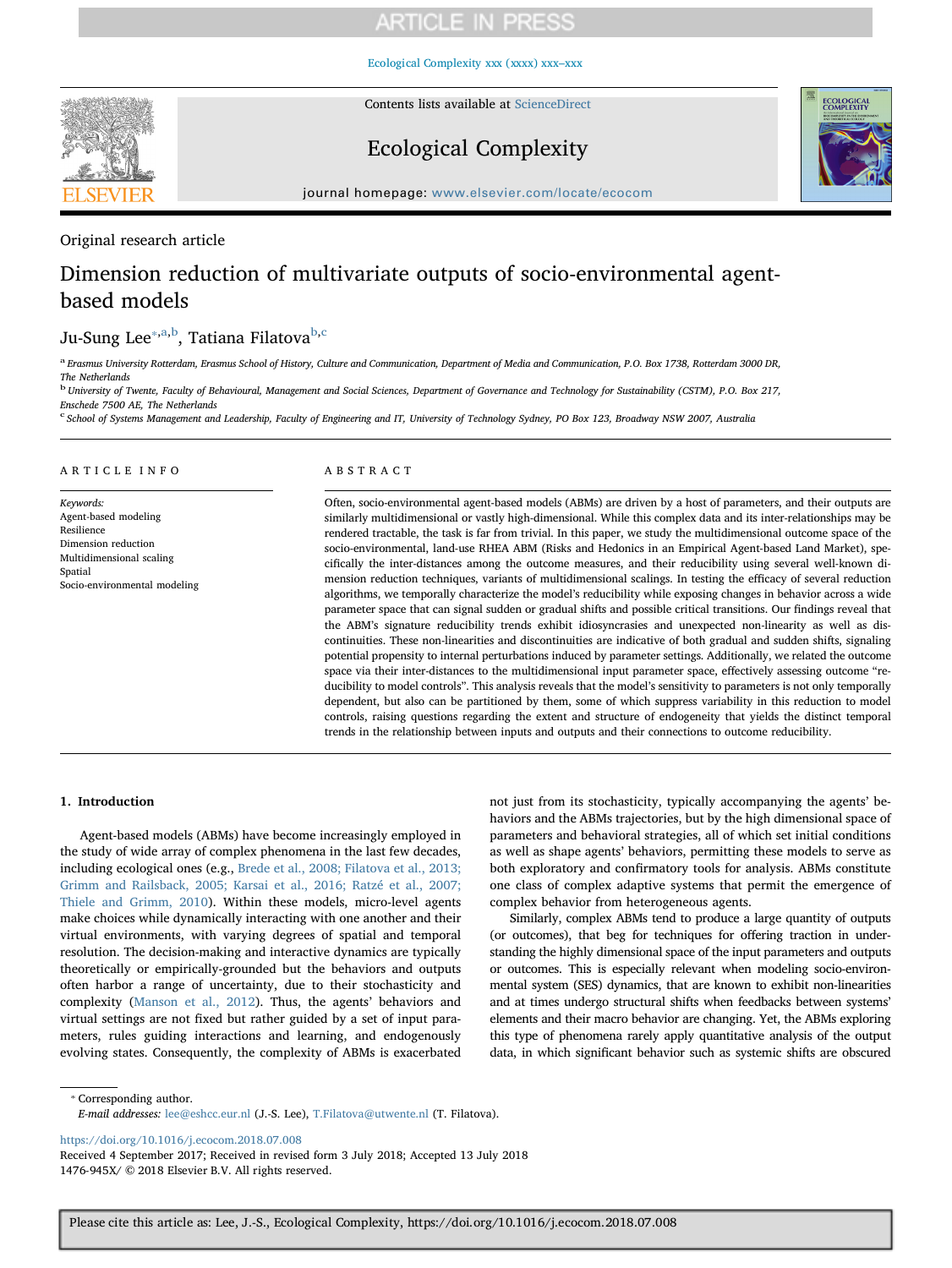J.-S. Lee, T. Filatova *Ecological Complexity xxx (xxxx) xxx–xxx*

through the highly multidimensional data. Dimension reduction methods could be especially useful to detect these shifts – that can signal a system level loss of resilience – by intelligently reducing the complexity of models' output data so that the triggers behind this can be uncovered. The plethora of controllable input parameters as well as the often complex and varying outcomes challenge these goals. While recent literature highlights some of the complexities inherent in and current approaches for ABM output analysis (e.g., [Lee et al., 2015\)](#page-12-2), there yet remain many open areas of analytic inquiry. Hence, this paper aims to examine the effectiveness of several approaches in reducing the high dimensional outcome space of an ABM to elicit systemic shifts in model behavior as characterized by structural changes in the relationships between model inputs and outputs.

## 1.1. The problem of reducibility

The abundance of ABM outcomes, some of which are deemed more important than others, challenges researchers to find and apply approaches for rendering the data tractable and interpretable ([Turati et al., 2016](#page-12-3)). A structured accounting of a large set of outcomes can offer insights into the character of the model dynamics. Many methods exist for reducing this high dimensional space for the purposes of, for example, identifying clusters of variables, by often exploiting interdependencies among variables (multi-collinearity) and often producing informative two and three-dimensional visualizations. Reduction algorithms can and have been broadly applied to a wide range of data types containing data points comprising a feature set which may include characteristics and structural positional information. We review some of these later in the paper in [Section 1.3](#page-1-0).

To address the goal of this paper, we examine a number of approaches that exploit the distance structure as means for understanding aspects of the models' behavior over time, vis-à-vis their reducibility as well as exposing subtle differences among the examined reduction methods. Dimension reduction can be relatively straightforward and visually compelling, allowing for at-a-glance assessment of the data space. While a host of extant approaches effect a reduction in one form or another, we focus on those that attempt to retain the distance structure of the original data. Specifically, we explore a class of dimension reduction methods called multidimensional scaling (or MDS), which seeks latent structure within the inter-distances between data points and is often employed for the purposes of information visualization. MDS routines essentially maps a higher dimensional data into a lower dimensional projection and allow for interpretation often through two-dimensional or three-dimensional visualization. The distances between data points in the lower dimensional projection are intended to be as close as possible to the distances in the original dimensions. Alternative dimension reduction techniques exploit additional information surrounding the data points and the relationships to one another, such as nearest neighbors.

In our case, this higher dimensional data comes in the form of multivariate ABM outcome data, each column representative of a key outcome variable and each row linked to a distinct set of ABM input parameters that produced the outcomes. MDS (and other dimension reduction) methods permit a conglomerate treatment of the data space rather than consign the researcher to focus on a small subset, which is often the case for typical (univariate) visualizations and statistical models. However, the reductive capabilities become naturally limited for larger data spaces. The extent and accuracy of the reduction can serve as indicators of the complexity of the ABM's outcomes. That is, less or even increased reducibility, especially if it is sudden, can indicate higher degrees of complexity (e.g., less collinearity) in the ABM behavior and outcomes, while in the presence of some structure and reducibility in those outcomes.<sup>[1](#page-1-1)</sup>

#### 1.2. Dimension reduction and resilience

There is a direct linkage between dimension reduction of ABM outcomes and the presence and nature of resilience in an ABM's dynamics. The notion of resilience in environmental ABMs hails from the traditional definitions of ecological/environmental resilience ([Folke, 2006\)](#page-12-4). Models designed to study this phenomenon represent a complex adaptive system, and resilience is generically understood to be a system's propensity to achieve a former or new stable state after undergoing internal or external perturbations ([Dragicevic, 2016;](#page-12-5) [Walker and Salt, 2006\)](#page-12-5). Environmental, including spatial SES, ABMs addressing resilience are sparse; some recent ones include those that study food web networks [\(Dragicevic, 2016\)](#page-12-5) and resource consumers ([ten Broeke et al., 2017](#page-12-6)), as well as land use change (e.g., [Carabine](#page-12-7) [et al., 2014; Kaplan, 2011; Zia et al., 2016](#page-12-7)), including the ABM that is used as the example in this paper [\(Filatova et al., 2015\)](#page-12-8).

In this paper, we argue that the varying extent of reducibility of an ABM's dynamic, multidimensional outcomes permits an inference of resilience or propensity to internal perturbations. While the temporal variance in reducibility can offer a glimpse into when and how a model may meander in the spectrum of simplicity and complexity, sudden shifts in reducibility can be indicative of significant perturbations or structural systemic shifts in the model outcomes. Once a shift has been detected, its trigger can then be further investigated. If the outcomes do not exhibit any dramatic change or remain stable in some fashion after a shift, then the model might be resilient to internal perturbations, as detected by the dimension reduction process itself. We elaborate further on this linkage later in this paper.

## <span id="page-1-0"></span>1.3. Dimension reduction in ecology and ABM studies

MDS techniques appear in various quantitative fields including environmental and ecological studies and, to a lesser extent, agent-based modeling. In ecology, MDS is often labeled as 'ordination'. In studies from the last few decades, we find MDS (and dimension reduction) applications in the study of grassland soil and vegetation ([Prentice, 1977\)](#page-12-9), community changes in marine ecology ([Clarke, 1993](#page-12-10)), species' habitat distribution [\(Guisan and Zimmermann, 2000](#page-12-11)), forest data ([Giraudel and Lek, 2001](#page-12-12)), environmental threshold detection ([Qian et al., 2003](#page-12-13)), life cycle analyses of wastewater and mussels ([Gutierrez et al., 2010](#page-12-14)), sensitivity analysis of complex watershed models [\(Sudheer et al., 2011\)](#page-12-15), water reservoirs ([Giuliani et al., 2014](#page-12-16)), tree species distributions ([Cunze and Tackenberg, 2015](#page-12-17)), and spider species and coral assemblages ([Hui et al., 2015](#page-12-18)).

Research comparing MDS techniques have dealt with oceanographic data [\(Fasham, 1977](#page-12-19)) and also have been conducted in the general context of ecological studies [\(Kenkel and Orlóci, 1986\)](#page-12-20). Furthermore, explicit software packages for ecological/environmental analysis that include MDS have been developed (aside from R and other packages for statistical language software): for example, PC-ORD ([McCune and](#page-12-21) Meff[ord, 1999](#page-12-21)) and PRIMER-E ([Clarke and Gorley, 2015](#page-12-22)).

The use of MDS in ABM output analysis appears less widespread. Some examples of MDS use in ABM analysis include ABMs for ancient urban centers ([Jayyousi and Reynolds, 2012](#page-12-23)), phone center caller profiles ([Schroeder and Noy, 2001](#page-12-24)), political stability [\(Garces and](#page-12-25) [Alcorn, 2012\)](#page-12-25), and greenhouse gas emissions trading market ([Nakada et al., 2011](#page-12-26)). [Murota and Inoue \(2014\)](#page-12-27) cursorily mentions MDS' value in ABM analysis while [Evans et al. \(2013\)](#page-12-28) offers a detailed overview of Sammon's mapping for ABM results at large. MDS has also been applied to networks which can emerge from some ABMs (e.g., [Callahan, 2005\)](#page-12-29). [Crouser et al. \(2012\)](#page-12-30) incorporates MDS visualization in his software for ABM analysis.

However, none so far appear to have comparatively examined reducibility, particularly through MDS, as a way to characterize variations in the complexity of an ABM and its potential to uncover an ABM's capacity for resilience. While studies into ABMs' sensitivities to input

<span id="page-1-1"></span><sup>1</sup> Complete irreducibility however could also indicate a lack of structure or randomness in the model's behavior.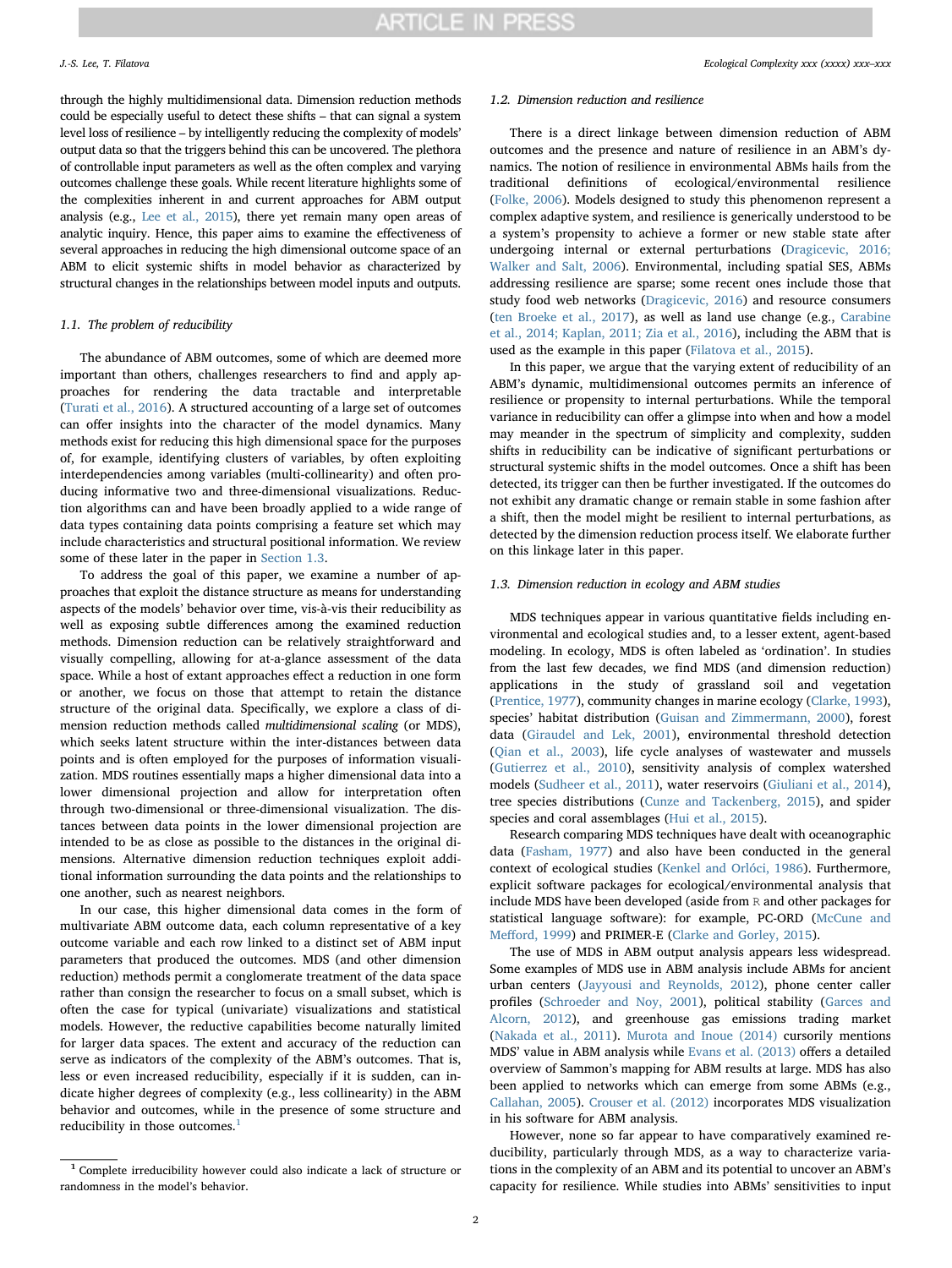parameters may reveal complex variability in behavior (e.g., [ten Broeke et al., 2016\)](#page-12-31), the goal of this paper is to investigate how latent structures in outcomes may characterize the ABM and how changes in these may signal shifts and the ABM's reactions to those shifts.

#### 2. Methodology and data

#### 2.1. MDS routines

Several key MDS variants are examined in this paper. These include the classical metric MDS (CMDS), Sammon's mapping (SAM), and variants of non-metric MDS (NMDS).<sup>[2](#page-2-0)</sup> MDS operates on a distance calculation between points in the data sets. Again, the points themselves are multidimensional and can represent two- or three-dimensional spatial coordinates or a data/outcome space of many more dimensions. While there are several options for calculating inter-point distance (e.g., Minkowski's distance), we employ the canonical Euclidean distance. The distance matrix is extracted from a predetermined number of n data points, each representing a vector of outcomes (or covariates); each cell is calculated as:

$$
d_{ij}^* = \sqrt{\sum_{k=1}^m (x_{ik} - x_{jk})^2}
$$

where  $x_{ik}$  is value of the kth outcome variable of the *i*th data point (vector) and  $d_{ij}$  is the cell of the  $n \times n$  inter-point distance matrix index by ith row and jth column and indicates the calculated distance between the outcome values.

MDS approaches seek a lower dimensional projection while attempting to minimize the error between the original data and the projected data; this error is also called 'stress' or 'strain'. The error function  $(E)$  for CMDS is:

$$
E=\sum_{i
$$

where  $d_{ij}^*$  is the distance from the distance matrix of the original data. ([Gower, 1966; Torgerson, 1958](#page-12-32)). CMDS is also known as Principal Coordinate Analysis (PCoA), Torgerson Scaling, or Torgerson-Gower scaling. An analytical (rather than iterative) solution is obtained through eigen-decomposition and its results are identical to the unscaled scores from Principal Component Analysis (PCA), which also employs an eigen-decomposition when the data is standardized.

Sammon's mapping (SAM) is a non-linear, iterative MDS routine and extends CMDS' error function [\(Sammon, 1969\)](#page-12-33):

$$
E = \frac{1}{\sum_{i < j} d_{ij}^*} \sum_{i < j} \frac{(d_{ij}^* - d_{ij})^2}{d_{ij}^*}
$$

The additional denominator places more focus on the preservation of small distances than CMDS.

Non-metric MDSes also comprise iterative approaches that employ a normalization and a dynamically inferred, monotonically-increasing transformation function f on the original distances (at each iteration) in order to ensure the distance ranks are maintained. NMDS focuses on congruent ranking of the distances (between the original and project space) and is appropriate for ordinal scale data. Its error function is:

$$
E = \frac{\sum_{i < j} (f(d_{ij}^*) - d_{ij})^2}{\sum_{i < j} d_{ij}}
$$

The variants of NMDSes examined in this paper are Kruskal's iso-metric MDS (ISO), non-linear monotone MDS under global, local, linear, and hybrid transformation models (NMDS) ([Faith et al., 1987; Minchin,](#page-12-34)

[1987; Oksanen et al., 2016\)](#page-12-34). The global monotone MDS is most similar to isometric MDS. Local employs a separate f function for each point. Linear employs a linear regression (rather than a non-linear function) for f, and hybrid combines local and linear approaches. As each NMDS is a stochastic, iterative process, its performance is subject to vagaries of initial conditions, and often the results of one kind of MDS (particularly CMDS) provides the initial configuration for NMDS. This assists the optimization and voids the "curse of dimensionality", which arises in the case of widely multivariate data.

Various prior studies compare MDS and other dimension reduction techniques. A few examples of these comparisons include several MDS methods along with Isomap ([Kirt and Vainik, 2007\)](#page-12-35), non-linear dimension reduction and solar images ([Banda et al., 2012](#page-12-36)), gene and protein expression [\(Lee et al., 2007](#page-12-37)), and a comparison between linear (PCA and classical MDS) and graph-based, non-linear techniques ([van der Maaten et al., 2009\)](#page-12-38). However, there has been little comparative exploration of these techniques for ABMs.

## 2.2. Case study: ABM of housing market under environmental hazard risks

In order to understand the irreducibility of ABM behavior, we apply the aforementioned MDS algorithms on output data from an agentbased computational economics model of a spatially explicit empirical housing market, titled "Risks and Hedonics in an Empirical Agent-Based Land Market" (RHEA) [\(Filatova, 2015](#page-12-39)) . This ABM simulates a bilateral housing market in an empirical landscape. Buyer agents seek and trade properties with seller agents in a real-life seaside town (Beaufort, South Carolina, USA), where properties are characterized by typical property attributes, and additionally coastal and urban amenities and flood risk. The model is initialized with empirical property prices and characteristics from the years 2000–2004; empirical data is also used to initialize households and their trading rules. The properties have empirical geographic positions and their values are partly dependent on their geographic proximities to local amenities: the coast, centers-of-business (CBDs), parks, and highways. Prices are guided by a hedonic evaluation by a realtor agent, which in turn has been calibrated on a market-based, empirical regression model ([Bin et al., 2008](#page-12-40)). Further details of the RHEA ABM are provided in [Appendix A.](#page-9-0) To illustrate the utility of DRM methods to characterize the emergence of any potential systemic shifts in the model behavior, we use the output data from the first version of RHEA. The new version of RHEA employs new higher quality datasets, improved price expectation procedure and tests market behavior under various risk perception models ([de Koning et al., 2017; 2018\)](#page-12-41).

As is typical of many ABMs, the RHEA model is controlled by a set of input parameters and produces a host of key outcomes ([Appendix B\)](#page-10-0) including agent utility calculations, trade prices broken down by property type categories resulting in the properties' price values, and counts of the agent subpopulations (i.e., buyers, sellers, and realtors). A subset of these input parameters and outcome variables are selected for the MDS analysis in this paper as elaborated in [Section 2.4](#page-3-0). As for challenges to the model's resilience to external shocks, the RHEA ABM does contain a singular external event, a flood that occurs at a preappointed time. However, this parameter is not engaged in this study, in order for us to better understand the model's behavior and the reducibility of its outcomes sans explicit external events. This omission, however, does not shield the model from internal perturbations, as demonstrated in prior work that detected trajectories of evolving states that lead to severe market fluctuations, namely a crash in property prices and in the subpopulation of buyer agents [\(Filatova et al., 2015](#page-12-8)).

#### <span id="page-2-1"></span>2.3. Measures

In the analysis, we first focus on the multivariate outcomes of the RHEA ABM and assess their complexity across the life cycle of the model. Through assessing the extent of reducibility afforded by each MDS routine, we also measure and characterize each routine's accuracy.

<span id="page-2-0"></span> $2$  We employ R's implementations of these algorithms, which appear in different package libraries: stats, MASS ([Venables and Ripley, 2002](#page-12-42)), and vegan [\(Oksanen et al., 2016\)](#page-12-43).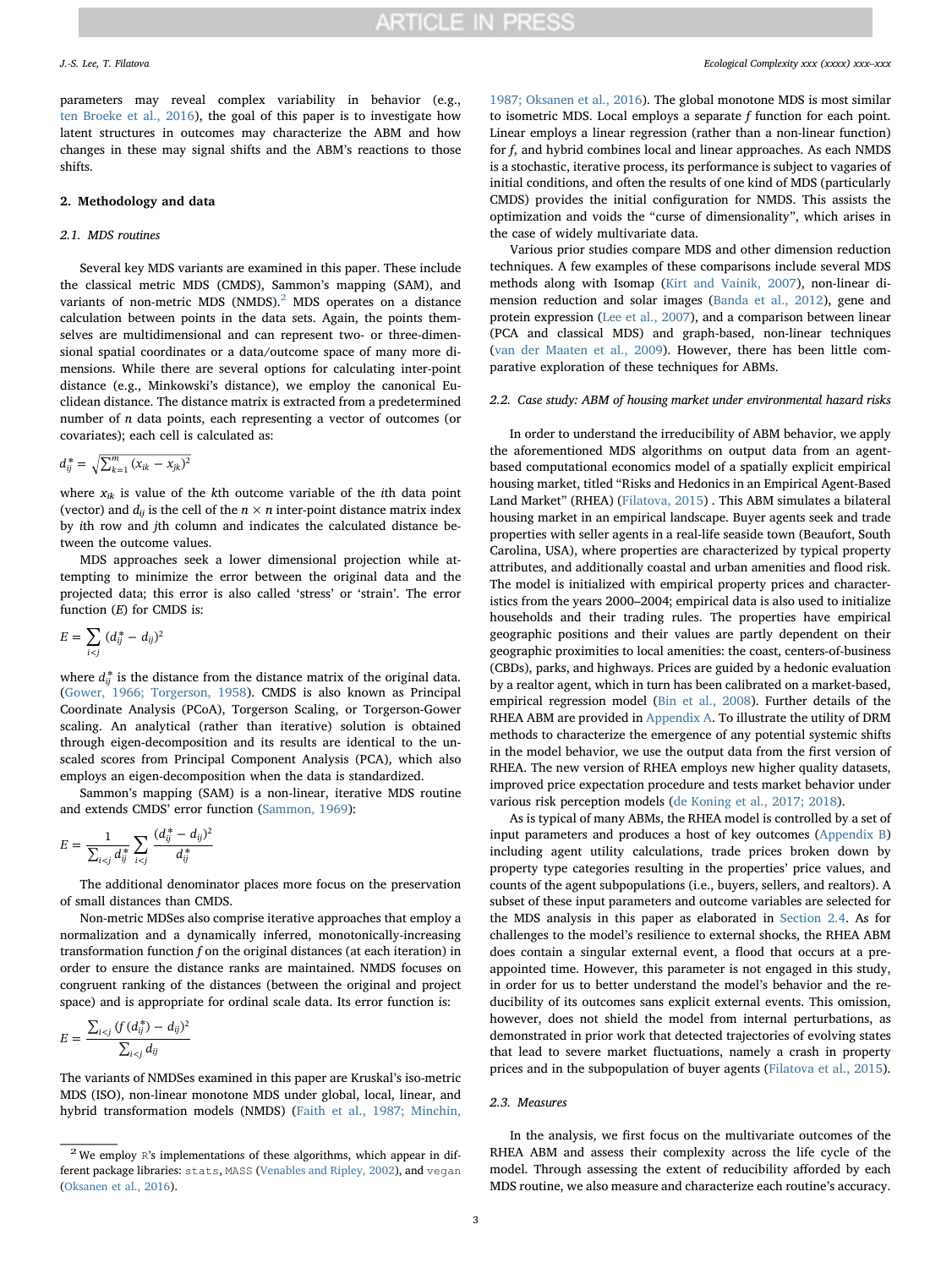For accuracy metrics, we employ the Pearson product moment corre-lation coefficient r [\(Pearson, 1895](#page-12-44)),<sup>[3](#page-3-1)</sup> the Kendall rank correlation coefficient  $\tau$  [\(Kendall, 1938\)](#page-12-45),<sup>[4](#page-3-2)</sup> and root-mean-squared error (RMSE). Each of these is obtained between the upper triangle of the original, symmetric distance matrix  $(d^*)$  and the distance matrix calculated from the dimension reduction projection  $(d)$ . <sup>[5](#page-3-3)</sup>These three metrics account for different qualities of the relationship between distribution of the dis-tances among the original data points and those of the projection.<sup>[6](#page-3-4)</sup>

In the last set of analyses, we examine how the ABM input parameters align with the outcomes as an alternative approach for characterizing the ABM behavior and its reducibility by the relationship between input parameter and outcome dissimilarities. This constitutes a different form of reduction, one in the context of the inputs or controls, and may be labelled as "reduction to model controls". That is, a model whose outcomes closely mirror the variance in model controls (i.e., input parameters) can be said to be predicted by and reducible to its controls.

### <span id="page-3-0"></span>2.4. Comparison of MDS routines on empirical RHEA outcomes

We execute and compare the aforementioned multidimensional scaling methods on the ABM outcomes (i.e., output data). The data consists of outcomes from 1000 simulation instances (or runs), each driven by 1000 distinct sets of 11 input parameters. These parameters initially set and drive the model's mechanisms and have been of research interest in past work on the model ([Filatova, 2015; Filatova](#page-12-39) [et al., 2015\)](#page-12-39). Thus, each of the 1000 input parameter sets controls a distinct simulation run that is run for 100 time steps, a temporal horizon long enough to allow for variability in this ABM's outcomes.

As the RHEA model simulates an empirically-informed real estate/ housing market of an empirical geographic region under flood risk ([Filatova, 2015](#page-12-39)), the standard time horizon employed has been 30 years, representing the common mortgage for house buyers. Each time step (or 'tick') represents 6 months, which was derived via calibration of the model in previous work. Thus, the typical number of time steps is 60. For this paper, we extend the time horizon beyond 60 steps to 100, in order to acquire a more robust understanding of the model in the context of its outcome reducibility. The 11 input parameters and 19 outcome variables that we assess span important model inputs and outputs and are described further in [Appendix B](#page-10-0). As with the input parameters, the outcome variables selection is guided by their prior research importance and interest [\(Filatova, 2015; Filatova et al., 2015;](#page-12-39) [2011\)](#page-12-39) to the understanding of a housing market under flood risk. These two sets of variables then define an 11-dimensional input and a 19 dimensional output space. The input parameters are uniformly sampled from a 11-dimensional hypercube; the ranges of each dimension are

$$
r = \sum_{i=1}^{n} \frac{(x_i - \bar{x})(y_i - \bar{y})}{\sqrt{\sum_{i=1}^{n} (x_i - \bar{x})^2} \sqrt{\sum_{i=1}^{n} (y_i - \bar{y})^2}}
$$

<span id="page-3-2"></span><sup>4</sup> The Kendall  $\tau$  calculated is as follows:

$$
\tau = \frac{\text{(number of concordant pairs)} - \text{(number of discordant pairs)}}{\frac{1}{2}n(n-1)}
$$

where number of concordant pairs  $\sum_{j>i} I\{(x_i > x_j \& y_i > y_j) \text{ or } (x_i < x_j \& y_i < y_j)\}$  and number of discordant pairs  $=\sum_{j>i} I\{(x_i > x_j \& y_i < y_j) \text{ or } (x_i < x_j \& y_i > y_j)\}$ 

<span id="page-3-3"></span>
$$
^5
$$
 RMSE is:

RMSE = 
$$
\sqrt{\frac{\sum_{i=1}^{n} (x_i - y_i)^2}{n}}
$$

<span id="page-3-4"></span>

where x and y are vectors of length *n*.<br><sup>6</sup> While Pearson *r* is sensitive to outliers, it can be superior to  $\tau$  in under Gaussian distributed data [\(Chok, 2008](#page-12-46)).

described in [Table B.2](#page-10-1) in [Appendix B](#page-10-0). The uniform distribution is employed for unbiased sampling as a diffuse prior given that we desire to explore a dispersed range of parameterizations, that are partly constrained by calibrations undertaken in previous work on this model.

# 3. Results

We first conduct a diagnostic investigation using correlations to acquire some preliminary understanding of how the outcomes are related throughout the model runs. [Fig. 1](#page-4-0) displays the inter-variable correlations (Pearson  $r$ ) or collinearities among each of the input and outcome variable sets, at the starting and ending time steps. That is, each colored cell represents pair-wise correlations over all 1000 simulation runs. There ought not to be any visible structure in [Fig. 1a](#page-4-0), as the input parameters were randomly sampled and also remain static through each model's run as they only set the initial controls to the ABM. Hence, the heat map is dominated by dark blue (i.e., no or little correlation). As for the model's outcomes, they are highly correlated in the initial time step of the model as the simulation has not had sufficient time for the outcomes to diverge from the initial conditions. This is largely due to the model outcomes' aligning closely with the initial empirical housing prices, and the housing market has not yet had a chance to fluctuate as transactions among the agents have barely begun to occur. ([Fig. 1](#page-4-0)b). We naturally expect the model behavior and outcomes to deviate from these initial conditions in the subsequent time steps. Specifically, the feedbacks between input parameters, including valuation of particular spatial environmental attributes by agents with heterogeneous incomes and preferences, evolve signaling either an incremental or structural change at the aggregated level of this SES. The latter – when identified by means of DRM techniques – indicates a presence of systemic change in the model behavior.

By the end of the pre-specified time horizon [Fig. 1c](#page-4-0), we observe a few clusters of variables that are moderately to highly correlated (collinear). This diagnostic analysis then signals potential reducibility in the outcomes, but not all of them. The collinearities indicate that, at least at the end of the pre-specified time horizon, some outcomes conform despite their differing ranges and the wide range of random input parameters. Specifically, the outcomes that appear collinear represent, in separate clusters, the prices of different kinds of properties and different measures of the seller population. These two distinct sets raise our expectations that the chosen model outcomes will exhibit some reducibility, at least by time step 100, driven by housing property price and seller population indicators. Given that artifacts in the outcomes could bias these correlations and also become problematic for dimension reduction, it behoves us to further prepare the outcomes data for the reduction.

In preparing the data for the dimension reduction analysis, we perform several, necessary steps. First, each variable is standardized allowing them to be aggregated in the distance computations, $\frac{7}{1}$  thus eliminating the extreme weighting incurred by several outcome variables that have large absolute magnitudes. Similarly, we eliminate highly influential outliers: those cases having any variables that lie beyond 4 standard deviations:  $\sigma$  > 4. Also, due to the difficulties for some of the iterative MDS algorithms in handling closely occurring points in the outcome distance matrix, we eliminate these near duplicates. That is, for pairs of points within a standardized  $\epsilon$  < 0.1, only one is kept in the analysis. Near duplicates occur only in the initial steps of the model; that is, counts of 9, 2, and 1 near duplicates are respectively removed from time steps 1, 2, and 3.<sup>8</sup>

<span id="page-3-1"></span> $3$  The Pearson product-moment correlation coefficient  $r$  is calculated as:

<span id="page-3-5"></span> $<sup>7</sup>$  In statistical standardization, each variable is 1) centered by its mean and</sup> then 2) scaled (divided) by its standard deviation.<br><sup>8</sup> The average count of outcome sets removed across all time periods due to

<span id="page-3-6"></span>near duplicates and outliers in any of the outcome variable is 27.1 (out of the 1000 data points per time step)( $\sigma$  = 5.9). There is a slightly increasing (and statistically significant) trend of 0.10 outliers per time step. Thus, the size of the correlated vectors varies from one time period to the next, and lie in the interval [958,994].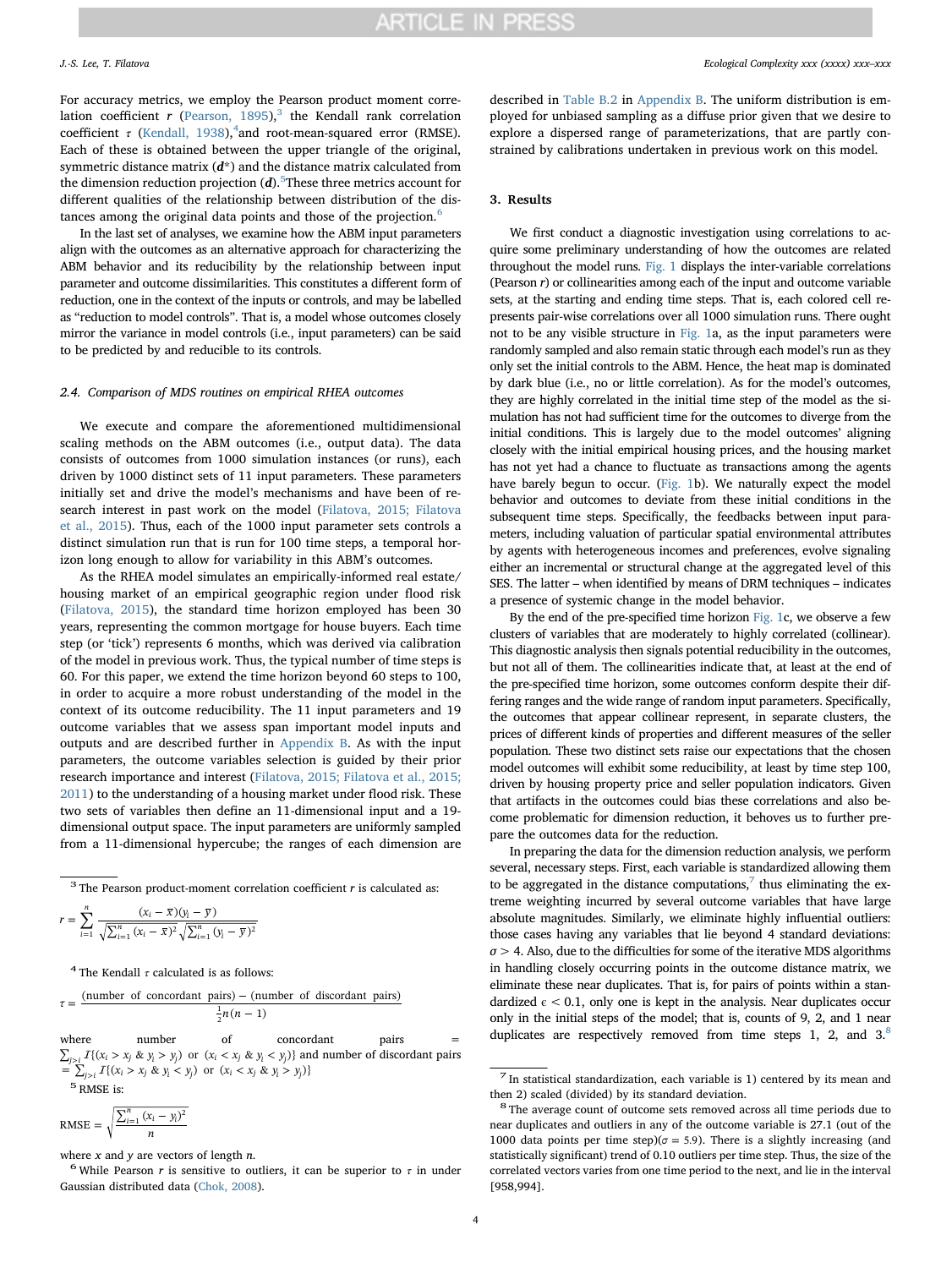# ARTICLE IN PRES

<span id="page-4-0"></span>

Fig. 1. Pearson correlation among variables. The dark blue denotes the minimum correlation of −0.12 and dark red indicates a maximum correlation of 1.0. (For interpretation of the references to color in this figure legend, the reader is referred to the web version of this article.)

Furthermore, the iterative MDS routines (SAM and NMDSes) require an initial starting configuration of the projected space. Preliminary analysis revealed that using the CMDS results for the initial configuration consistently produces the most accurate results.

# 3.1. Parameterization of MDS routines

We now focus on the data reduction itself, specifically to a projection of two dimensions; the choice of two dimensions is partly motivated by the need to often conveniently visualize MDS results. Our future work on this subject will include testing of extended dimensional projections, and we discuss the implications of extended dimensions in the conclusion of this paper. First, we discuss the parameterizations we employ for the MDS routines themselves (i.e., not of the RHEA model). Different parameterizations were examined in order to observe the impacts of the algorithms on the extent of reduction that could be obtained.

For the iterative non-metric procedures, we examine the effects of stringent and less stringent (or "fast") stopping/convergence criteria; the former renders the speed of the algorithms to be slower yet more accurate.

| Fast                  |       |             | Slow/Accurate           |                                                                           |  |
|-----------------------|-------|-------------|-------------------------|---------------------------------------------------------------------------|--|
| Algorithm Max.        | Iter. | Conv. Crit. | Max.<br>Iter.           | Conv. Crit.                                                               |  |
| Sammon<br>SAM         | 100   | $10^{-4}$   | $10,000 \quad 10^{-10}$ |                                                                           |  |
| Kruskal<br><b>ISO</b> | 50    | $10^{-3}$   | $10,000 \quad 10^{-10}$ |                                                                           |  |
| monotone              | 200   |             |                         | $\{10^{-4}, 10^{-7}, 10^{-5}\}$ 10,000 $\{10^{-10}, 10^{-10}, 10^{-10}\}$ |  |

The NMDS employs three distinct convergence criteria/parameters, hence the set of three values. These are 1) the stress, 2) the scale factor of the gradient, and 3) the stress ratio, computed 1 – the displayed value (e.g.,  $1 - 10^{-5}$  or 0.99999).

We employ the canonical Euclidean distance among outcome vec-tors for inter-outcome distance at each time step:<sup>[9](#page-4-1)</sup>

 $d_{ijt}^* = \sqrt{\Sigma (x_{it} - x_{jt})^2}$ 

where  $x_{it}$  is the vector of 19 outcomes born of the *i*th sampled input parameter set at time step t (with j similarly treated); hence,  $d_{ijt}$  is the

Euclidean distance (a scalar) between vector of 19 outcomes produced by parameter sets  $i$  and  $j$  (of the 1000 generated simulation outcome sets) at time  $t$ , and so  $d$  denotes the full, symmetric distance matrix among outcome sets at time t. A matrix of largely low distances would indicate that the uniformly sampled input parameters produce similar outcomes and indicate the outcomes' resistance to varied distances in input parameters, while high distances would indicate great heterogeneity in the model's behavior and sensitivity to the input parameters.

Each application of an MDS algorithm produces a set of coordinates in two-dimensions. We then compute the Euclidean distance matrix of this set to compare against the distances among the original outcomes. Again, we consider only the upper triangle of the symmetric distance matrices in calculating the accuracy (correlation and RMSE) metrics. Specifically, we obtain two vectors of distances, one from the original and another from a target matrix, e.g.,  $\Delta^{\text{u}}(\textbf{d}^{\text{original}}) = (d_{12}, d_{13}, ..., d_{kl})$ where  $k > l$  and each indexes the original outcomes of a particular input parameter set and  $\Delta^{u}$  (...) indicates extraction of the upper triangle. Then,  $\Delta^{u}(\boldsymbol{d}^{\text{reduced}})$  represents the upper triangle of the distance matrix calculated from the two dimensional projection from the application of an MDS routine.

## 3.2. Implications of shifts in reducibility

Any temporal change in the quality of dimension reduction of outcomes (as detected through the aforementioned correlation metrics) has a specific implication on variation of the outcomes. That is, a sudden shift in reducibility across time would indicate the sudden departure of a subset of outcomes from the trend established by other outcomes and/ or by similar outcomes of other input parameter sets, a structural shift. To illustrate this point, we imagine that there are only four outcome variables: X, Y, Z, and A. Across all 1000 random input parameter sets, let us say that outcomes X and Y are perfectly correlated, and Z and A are also perfectly correlated (at some time t). However, X/Y and Z/A need not be correlated to one another. A dimension reduction to two dimensions would result in distances that perfectly align with X/Y and Z/A as these already span a simple 2-dimensional space. However, if for some subset of those 1000 simulation runs, any of those outcome variables departs significantly, due to internal or external perturbations in the model, the four variables would no longer be perfectly reducible to two dimensions. Thus, a sudden change in the correlation between the original and reduced distance matrices would indicate a sudden shift in some of the outcomes for some of model runs. A shift does not necessarily have to manifest as a loss in reducibility as it can also confer greater reducibility (i.e., higher inter-outcome correlations). Whether or not such shifts are detected and how the model reacts to such shifts can be indicative of its resilience to some internal or external

<span id="page-4-1"></span><sup>9</sup>A brief investigation into Minkowski's distance (a generalization of Euclidean distance) reveals that Euclidean distance is more appropriate for these analyses.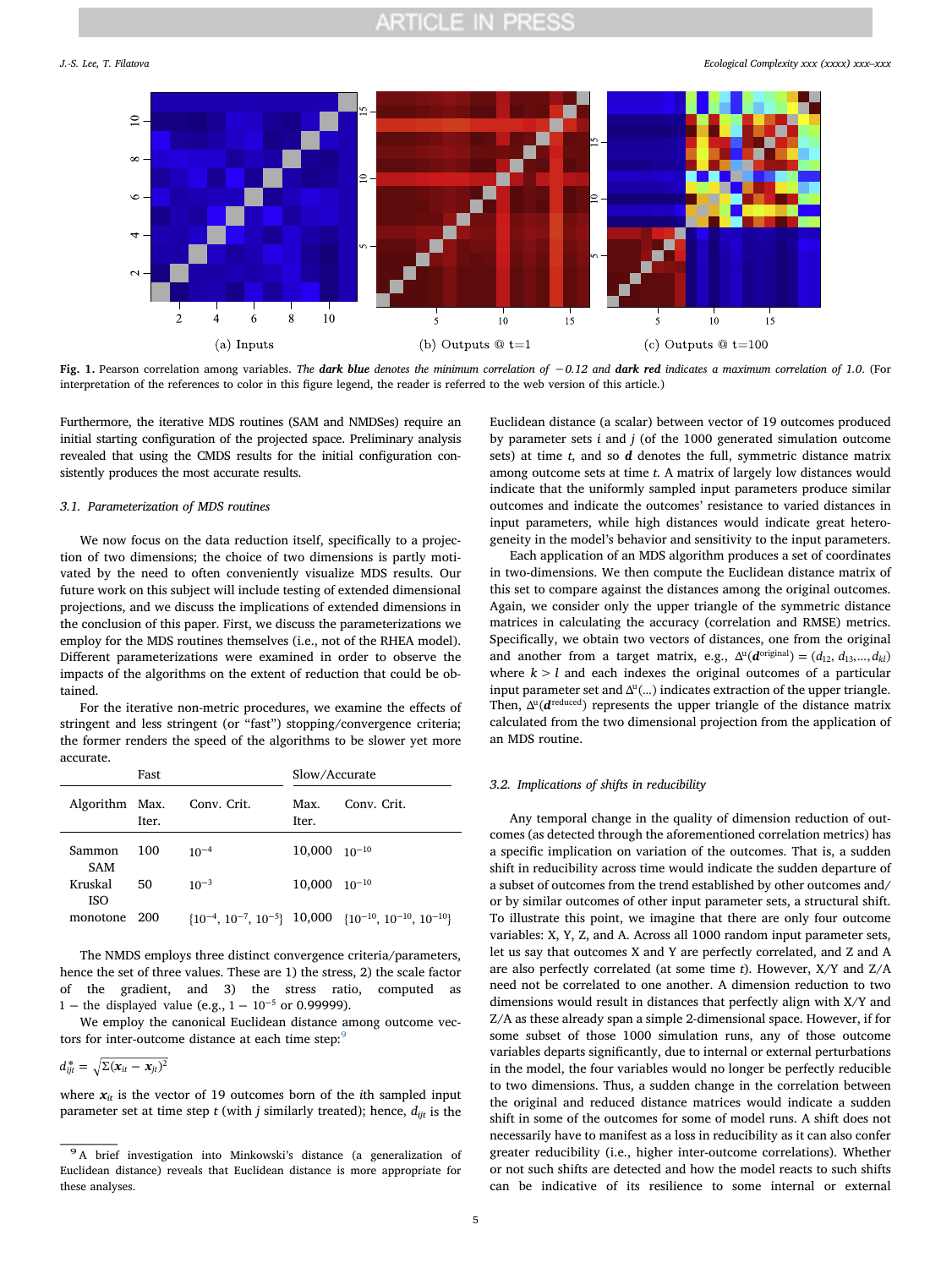<span id="page-5-0"></span>

Fig. 2. Reducibility measured by correlations. The colors indicate classical metric MDS, Sammon mapping, Kruskal's non-metric MDS, and variants of the monotone MDS: global w/rescaling, global w/o re-scaling, local, linear, hybrid. The dashed line indicates the less rigorous, 'fast' stopping criteria. Overlaid lines of the upper curves are slightly offset in order to render them visible in the plot. (For interpretation of the references to color in this figure legend, the reader is referred to the web version of this article.)

#### perturbations.

# 3.3. Reducibility of model outcomes

Next, in order to assess the reducibility of model outcomes, we compare the actual distance matrix of outcomes (per time step) to the reduced distance matrix using the correlation and RMSE metrics outlined earlier in the method section. This comparison confers the accuracy of the tested MDS algorithms using correlations, as discussed in [Section 2.3,](#page-2-1) as well as a characterization of the outcome reducibility across time. In [Fig. 2](#page-5-0), the Pearson's r and Kendall's  $\tau$  between the outcome data and each of the MDS routines, applied on (the upper triangles of) the distance matrices of the outcome data, are displayed. The functional notation for  $r$  at time step  $t$  is then *r*( $\Delta^{\text{u}}(\boldsymbol{d}_t^{\text{original}})$ ,  $\Delta^{\text{u}}(\boldsymbol{d}_t^{\text{reduced}})$ ) and similarly for  $\tau$ .

First, we observe the overall correlations between the distances in the original outcome space and the projected 2-dimensional space to be surprisingly quite high, between 0.95 and 1.00 for r and 0.80 and 0.96 for  $\tau$ . This is partly due to the clusters of collinear outcomes observed in [Fig. 1](#page-4-0). Also, r and  $\tau$  appear to exhibit similar patterns across time, with  $\tau$ naturally having lower correlation values.

We also observe that the NMDS and ISO MDS routines are consistently superior to CMDS and SAM. In fact, with the exception of the "fast" convergence criterion in ISO (dashed green), the former are nearly identical.<sup>[10](#page-5-1)</sup> Also, Sammon's mapping appears to exhibit far more variance than CMDS as observed by its greater amplitudes in its oscillations across time. While it can offer on average higher correlative accuracy than CMDS, its effectiveness appears (at least from these figures) qualified, especially considering the non-metric routines offer superior accuracy. Still, the hybrid condition (gray) is consistently less accurate than the other NMDS routines. While the hybrid condition is contingent on an exogenous criterion for determining when local or linear approaches engage for a given distance, it is somewhat surprising that it underperforms both of those approaches.

The dominant curvature exhibited by all of the MDS routines can be described as an initial, sudden but transient departure from lower dimensional conditions to gradual resurgence of reducibility, followed by an increase of irreducibility and complexity. As mentioned earlier for [Fig. 1a](#page-4-0), the initially high correlations at the first time step is indicative of the latent lower dimensional structure occupied by the 19 outcomes. The model initiates from a quiescent state from which further activity is

borne, and market mechanisms in the model are not extremely volatile at that stage. Furthermore, several count outcomes retain a value of 0 across all parametric conditions in the initial step.

The model then quickly diverges from this homogeneous state as subsequent activity renders the outcome space to become more complex and and less reducible. Thus, by time step 4, the reducibility of distance structure reach its first nadir. At this point, the outcomes have suddenly deviated from another (a structural shift), as cumulative stochasticity impacts the model. Thus, this apparent initial altered dynamics is trivial and expected behavior. After this point, the behavior of the system, as characterized by reducibility in the outcomes, gradually begins to become lower-dimensional, indicated by the resurging correlations.

With the exception of the scaled monotone MDS, all trajectories reach a peak (or temporary plateau) of reducibility between steps 25 and 45, after which the outcomes diverge again and in fact continue to do so. Internal perturbations, dissimilar to the sudden ones observed in the initial stages of the model, occur resulting in outcomes to gradually deviate from the others rendering the model less reducible. Recall that outcome sets that included severely outlying values are removed from this analysis; thus, the divergent trend is not caused by any outliers. Further, the CMDS and SAM routines appear to signal the downtrend given the noticeable dip in reducibility, particularly in CMDS, just prior to the downtrend. Given that a trajectory of worsening reducibility follows the dip, we can say that the model (in some of the parameterizations) has become susceptible to that emergent shift (i.e., the aforementioned dip), a vulnerability that had been building up endogenously in the model.

Near the end of the pre-specified time horizon (i.e., near time step 100), there is a minor resurgence in reducibility as the correlations briefly climb, peak, but then re-conforms to the curvilinear trend. Thus, for a brief moment, a portion of the outcomes suddenly conform to the inputs. This shift in reducibility signifies a different kind of loss to resilience, one in the context of the pattern of decreasing reducibility in this phase of the model and emergent from an unknown subset of the input parameter sets in combination with internal model dynamics.

As mentioned the method section, we also assess the reducibility accuracy using the root mean-squared error (RMSE). In [Fig. 3](#page-6-0)a, the original distance matrices are compared to the distance matrices from each MDS projection, at each time step with this measure. The RMSE is largely proportionally identical to Euclidean distance and lower RMSE values, unlike the correlations, indicate greater congruence between the original and projected distance matrices, hence, reducibility of the

<span id="page-5-1"></span><sup>10</sup> ISO 'fast' experiences a drop in the correlation near time step 70.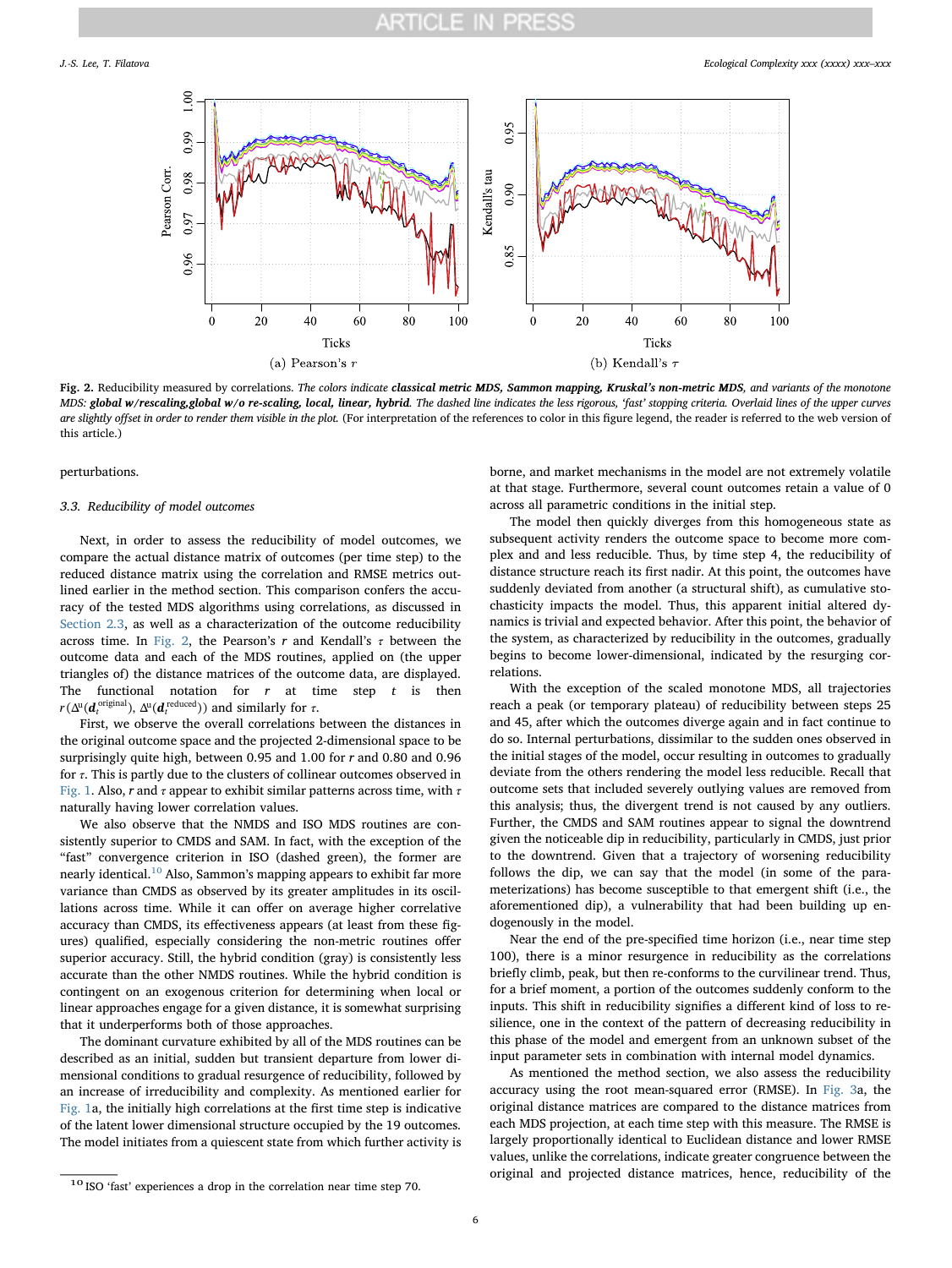J.-S. Lee, T. Filatova *Ecological Complexity xxx (xxxx) xxx–xxx*

<span id="page-6-0"></span>

Fig. 3. Reducibility measured by RMSE and collinearity. In the right plot, the mean, median, 1st and3rd quartiles, and the lower and upper bounds are plotted. (For interpretation of the references to color in this figure legend, the reader is referred to the web version of this article.)

model outcomes.<sup>[11](#page-6-1)</sup>

The graph colors in the first two subplots correspond to those in [Fig. 2](#page-5-0). The most salient observation is that the raw RMSE error from the scaled monotone MDS (blue) renders it to be an inaccurate option. This is not entirely surprising given that the projection is rescaled to the root mean square for each step of the iteration, thus destroying the span of the original distance space. Despite this pessimistic finding, the rescaled monotone actually produces noticeably better correlations under different initial configuration conditions (analysis not included), while the unscaled version is only slightly superior.

Naturally, the reduction patterns offered by RMSE for the other MDS routines [\(Fig. 3](#page-6-0)b) are consistently the converse of the correlation patterns, as RMSEs represent dissimilarity while  $r$  and  $\tau$  represent similarity: the model's reducibility initially drastically falls, rises again only to continue to become less reducible. Also, we notice that Sammon's mapping is often superior to the other metric and non-metric routines, while its correlations were only occasionally superior to classical MDS and inferior to the other non-metric routines. This incongruity renders the researcher's selection of MDS routine to be dependent on the objective: correlation or error minimization. If our goal is to accurately depict the system's behavior according to RMSE, we would opt for Sammon's mapping. If either of the correlations,  $r$  or  $\tau$ , has higher importance, then we would select one of the other nonmetric routines. Similarly, CMDS's performance is only slightly worse (relatively) here than it is under the correlation metrics, making it a viable candidate for use if raw accuracy (i.e., RMSE) is more important than correlation.

As an additional diagnostic, we revisit the relationship among outcomes (shown earlier in [Fig. 1](#page-4-0)) but here across all time steps. As with the earlier figure, we focus on the correlation  $(r)$ , but now report on its various descriptive statistics. [Fig. 3](#page-6-0)c displays the mean, median, 1st and 3rd quartiles, the minima and maxima statistics of the inter-correlations (r) among the outcomes themselves. These statistics apply over all the inter-correlations among the outcomes, i.e., the upper triangle of the values underlying [Fig. 1c](#page-4-0), but across all time steps.

Surprisingly, most of the patterns do not fit those of the reducibility measures. While the mean and median collinearities are initially high (expected), they gradually drop. If one were to describe a dynamic system solely based on the pattern of collinearity, one would infer that the system monotonically increases in its complexity and higher dimensionality, rather than the non-linear patterns observed in [Figs. 2](#page-5-0) and [3](#page-6-0)b that exhibit multiple local minima and maxima. However, we observe that the minima of the collinearities (lower correlation bounds, beyond the initial steps) bear some resemblance to the RMSEs. It remains possible that the descriptive statistics of the collinearities has a functional relationship to the MDS and RMSE patterns, one that is driven by the minimum inter-outcome correlation at each time step.

# 3.4. Reducibility to model controls

While distance measurements (among outcome sets) when reduced through dimension reduction reveal latent structure and varying levels of reducibility across time, they can also reveal subtle relationships between the simulation input parameters (or model controls) and the outcomes. Here, we explore the extent to which the distances between the input parameter sets themselves, which we re-iterate are sampled randomly, relate to the distances among their resultant outcome sets. To illustrate this relationship, consider the case when the correlation between the distances among the parameters and the distances among the outcomes (at some given time  $t$ ) is very high, say 0.80. This would occur if differences (i.e., distances) between pairs of input parameter sets (from the set of 1000 input parameter sets) correlate highly with differences among their associated outcome sets (at some given time t). Such a high correlation indicates that the model outcomes are driven by, and reducible to, the varied distances in the input parameters and signals some extent of predictability and adherence of outcomes to input parameters. Thus, investigation in this relationship can reveal a different kind of complexity and reducibility, one that is subject to model controls.

For this analysis, we require a distance matrix of the static input parameters  $d<sup>input</sup>$  where 'input' here denotes input parameters. Thus, each cell of this matrix  $(d_{ij}^{\text{input}})$  represents the distances between input parameter sets  $i$  and  $j$  (out of the 1000 uniformly sampled, randomly generated input parameters set used in the earlier MDS analyses of this paper. We can easily correlate the upper triangles of the symmetric distance matrices:  $r(\Delta^u(\boldsymbol{d}^{\text{input}}), \Delta^u(\boldsymbol{d}^{\text{original}}))$  where r is the Pearson correlation (substitutable with Kendall's  $\tau$ ) and again  $\Delta^{u}$ (...) extracts the upper triangle of a matrix. Here, correlations are computed between the input parameters and both the (a) data with outliers (called 'full' data) and (b) input and outcome sets harboring outliers (at a given time step) removed (here, labeled 'nominal'). $^{12}$  $^{12}$  $^{12}$ 

Furthermore, for this exploration, we also explicitly distinguish outputs induced by variations in a key experimental condition. That is, we conduct this analysis on two partitions of our initial set of input parameters based on a key parameter of realtor agent adaptivity (a binary parameter). This parameter controls the adapativity of the hedonic function (i.e. regression model for assessing property value) that the realtor agents, who broker the housing transactions, employ in setting prices. This partitioning of analysis is motivated by our

<span id="page-6-1"></span> $11$  We say "largely" due to the omission of outliers and near duplicates.  $12$  The removal of outliers is described in earlier in the result section.

<span id="page-6-2"></span>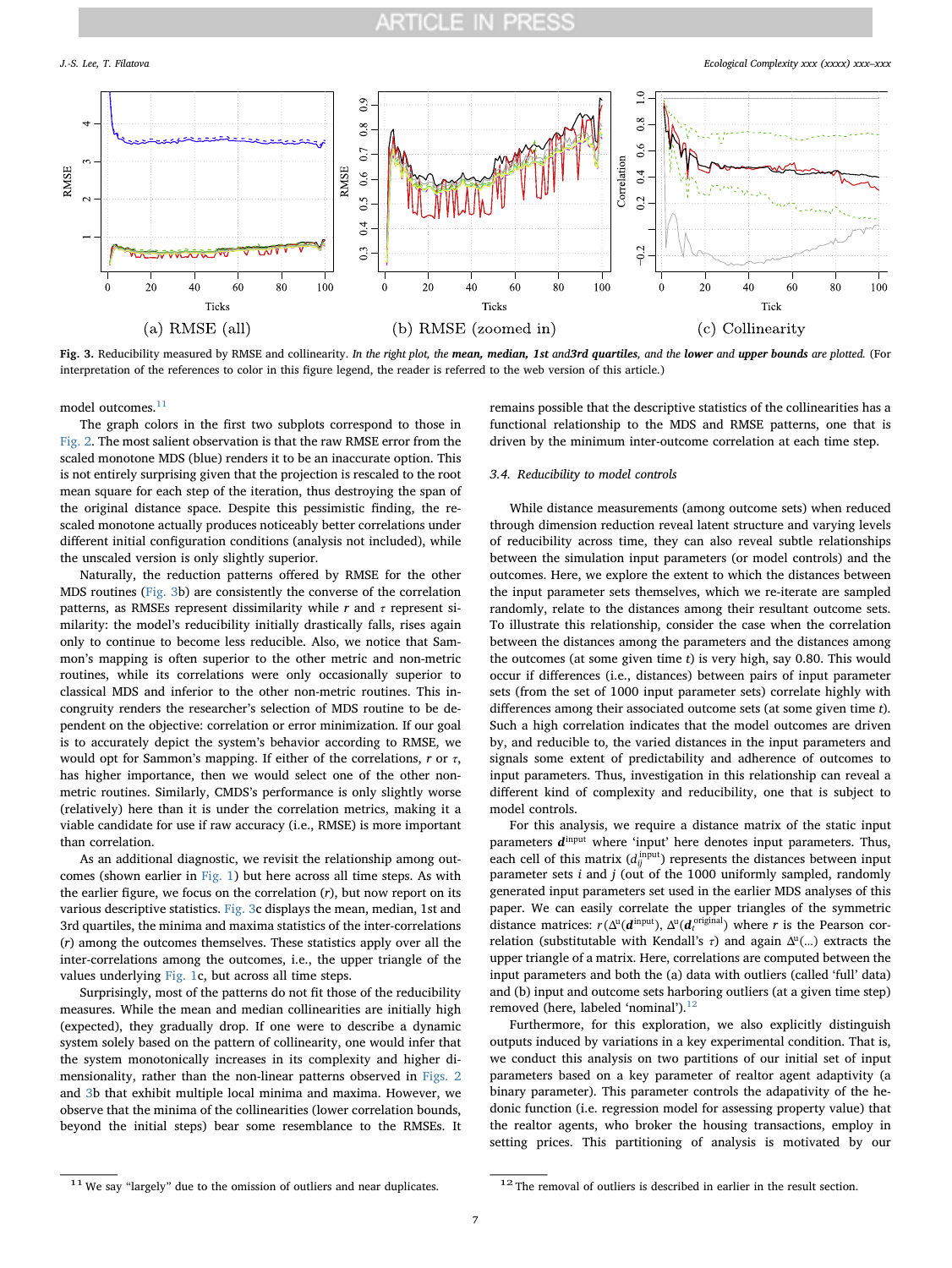<span id="page-7-0"></span>

Fig. 4. Reducibility to model controls by conditions. The solid curves indicate Pearson's r correlation and the dashed, Kendall's τ. The large dot denotes the maximum of each curve, while the smaller dot, the sub-maximum. The black and red curves respectively denote the nominal (outliers removed) and full data (including outliers). The lighter color tones (gray and pink) indicate those runs in which the initial seeds for the model runs were identical. (For interpretation of the references to color in this figure legend, the reader is referred to the web version of this article.)

suspicion and prior observations that the model's behavior differs substantially when this agent's adaptivity parameter is engaged ('Adaptive') compared to when it is not engaged ('Static').

The correlations for both r and  $\tau$  vary between 0.10 and 0.37 and are all statistically significant ( $p < .001$ ); the significance ( $p$ ) of each correlation is determined via a permutation test (the Mantel test ([Mantel, 1967\)](#page-12-47)), which generates a null hypothesis that controls for matrix auto-correlation. This lower range of correlations (as compared to those from the MDSes) indicates the model outcomes' being less reducible to model controls than their own reducibility. The maxima indicate the time points at which the distribution in the distances between the input variables (constant) and the output variables are most congruent.

The features in [Fig. 4](#page-7-0)a, particularly the solid red curve (the nominal data), partly mirror those of the correlations [\(Fig. 2\)](#page-5-0). Namely, there is a striking shift in similarity at the onset of the model runs, followed by a gradual rise to a peak within ticks 25–45 – indicating the time range at which the input variables are most predictive of the output – and ultimately a decline that falls below any of the initial levels. While much of the curvilinear trend particularly with the nominal data mirrors the trends observed for the outcome-only reduction earlier in the paper, the interpretation of the pattern is not the same here. Here, we infer that when the correlation is relatively high, the distribution of model outcomes (specifically, inter-outcome distances) are aligned with the distribution of the input parameters. Hence, the input parameter distances are most predictive (for the 'nominal' filtered data) not at the starting stages, but later on when the model has had a chance to mature.

In contrast, the static hedonic condition yields a much more tempered pattern noted by general flatness, the outcomes of which yet retain a similarity as high as the outcomes from most similar adaptive time step. That is, the model rises quickly to its highest correlative levels and more-or-less remains at that level. From this, we learn that dynamism infused into a key decision-making element (i.e., adaptivity in the hedonic regression) greatly impacts variations in the model's reducibility to controls, specifically inducing behavioral regimes in which there is less association to the variations in the controls, as indicated by the lower correlations in the Adaptivity condition compared to the Static condition.

Finally, another idiosyncrasy is detected near time step 65 for nominal data (solid black curve) in which there is a sudden, but recovered, drop in the outcomes' correlation to model controls. This and the previously observed idiosyncratic shift in reducibility near time step 100 (in [Fig. 2\)](#page-5-0) do constitute latent divergent trajectories as the dominant trends toward less reducibility seems to resume in both cases and their resumption could signal a different kind of resilience; that is, in both cases the outcomes surge in their alignment to one another and to model controls, but this is defeated by the continuing divergent trajectories of some of the simulation runs. What we observe here is similar to earlier, a sudden departure in the outcome behavior: a structural shift in the data born of one or more of the controls, but one that is not detected from the MDS.

# 4. Conclusion

This paper investigated ABM outcome reducibility to characterize varying levels of complexity in its outcomes and their connection or reducibility to the model's inputs or controls. As such, we examine the effectiveness of several approaches in reducing the high dimensional outcome space of a SES ABM to elicit endogenous systemic shifts in model behavior as characterized by structural changes in the relationships among the model outcomes and between the outcomes and inputs. In order to do so, we first applied several dimension reduction (MDS) algorithms to the outcomes of the socio-environmental RHEA ABM and also compared the MDS' results (i.e., distances born of their two-dimensional projections) to the distance structure of the model controls. Consequently, we exposed the extent and timing of reducibility to both a lower dimensional space and to the varied distances in the randomly sampled input parameters. Simultaneously, these results can reveal when and how the model exhibits higher levels of complexity, indicated by outcome regimes of lesser reducibility or lesser association to model controls. In the case of the outcome data of this paper, complete irreducibility – that would be detected through the complete lack of inter-outcome correlation – is not manifest. Thus, one can argue that the model's behavior remains within the spectrum of randomness and perfect deterministic predictability. Still, the focus on outcomes cannot reveal the complexity (or simplicity) of the model mechanisms themselves, a limitation of this approach.

The trajectory of reducibility across the model's time horizon as measured by the three association measures (i.e., two correlations measures and RMSE) offers a characterization of the behavior of RHEA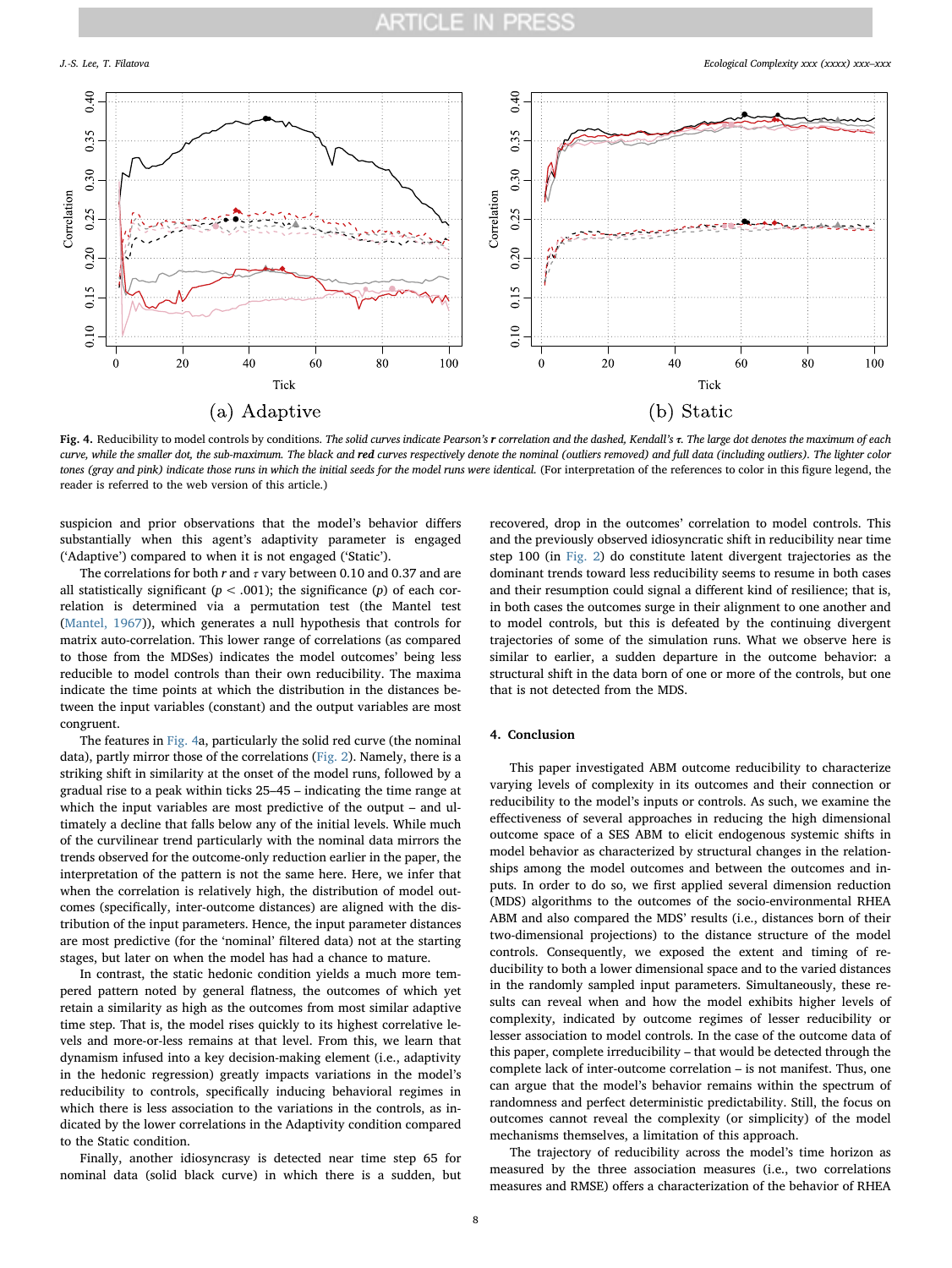ABM. That trajectory exhibits several local extrema and describes the model's global behavior as well as raising questions as to the exact drivers of the curve. This trajectory broadly identifies a region of behavior, in which the model outcomes initially are trivially reducible (high correlation) but then quickly becomes less so until reaching a local minimum for reducibility. Thus, the model's stochastic mechanisms rendered the outcomes irresilient to any and all of the initial empirical conditions and the breadth of the tested input parameter sets, a finding that is largely expected given the model's mechanisms. Then, dynamics of the model evolved, gradually increasing collinearity hence correlations in the MDS, among the outcomes only to diverge again further down the time horizon, becoming increasingly less reducible. This reduction in reducibility likely coincides with a critical transition within a subset of the simulation runs, as indicated by the sudden decrease in the correlation for two of the MDS routines: SAM and CMDS. In fact, such a decrease following a near plateau in the reducibility then followed by further gradual decrease may indicate a critical threshold and serve as an early-warning signal for a critical transition, the detection of which has been recognized to be desirable yet difficult to achieve (Lade and Gross, 2012; Scheff[er et al., 2009; SPARCS, 2018](#page-12-48)).

The observed trajectory is then interrupted briefly by an up-spike near the end of the measured run cycle, which indicates an additional structural shift in some of the outcomes, but towards more alignment rather than the trend of divergence in the outcomes. This however is dominated by the increasing divergence in outcomes as reducibility continues to decrease. We can consider the overall curvature and our interpretation to be precise given that it appears with only minor variations across all three metrics and all eight MDS routines. These variations also highlight the complexity of ABM and the outcome space. Otherwise, the curves would appear less offset from one another and smoother. That is, the fact that the MDS routines did not perform identically, despite the similar temporal pattern, offers another facet of the model's complexity. However, the trajectory itself is not overly complex, and its discontinuity may be defined by two separate functions, suggesting an approach to typifying this particular model's outcome space, as portrayed by MDS and the metrics, that might also be applied to outcomes of other ABMs.

One point of note is that reducibility is rather high as the correlations between the original and the reduced distance matrices are above 0.85 for both correlation measures across all time points. The diagnostics earlier in the paper offers indication that two clusters of outcome variables (regarding property prices and the sellers market) may primarily drive the overall strong reduction. Thus, one implication of this finding is that to better understand the model's behavior under a wide array of input parameters, these variable sets can be aggregated in order to uncover a different layer of reducibility, albeit a less precise one as the non-correlative variables would then dominate the reduction. However, further aggregation carries the risk of losing resolution and consequently the opportunities for detecting potential shifts in the outcome pool.

As this paper's analysis exposes internal perturbations and what they may represent (e.g., early warning signals), it omits study of the RHEA ABM's resilience to external shocks. However, a mechanism for an environmental disturbance is integrated and available in the model: a flood that may be set to occur at a pre-determined time step and can impact the model's housing market dynamics. With this mechanism, we can consider the standard definition of resilience in which a system may be characterized by its ability to function in the face an external perturbation, while maintaining its original configuration or adapting with a different configuration [\(Dragicevic, 2016; Folke, 2006](#page-12-5)). Thus, future investigation into how the MDS temporally reacts to a natural hazard event (flood) is feasible and would shed light on resilience in this coastal housing market model. Sudden irreducibility (i.e., lower correlation or higher RMSE) would then indicate that one or more of the outcomes from a subset of input parameters exhibit a reaction, or initial vulnerability, to the shock. Further departure could signify

exacerbation, if a trend of increasing irreducibility is observed, or a new equilibrium for those input parameter conditions inducing a resilience to the shock, if the trend stabilizes (i.e., plateaus). We observe the former pattern in the analysis of this paper, but the pattern is attributed to internal perturbations, since the external flood mechanism had not been engaged.

Still, what cannot be easily detected through the MDS would be the unlikely event of all input parameter sets' inducing similar resilience, or conversely vulnerability, in the face of the shock. In this case, not even a slight shift would be observed in the correlation trajectory, but at the same the time, the model would be exhibiting a global reaction. By global, we mean certain outcomes across all parameter sets behaving similarly. This, in and of itself, is informative as it points to a common systemic behavior, but precise detection requires additional analytic tools to discern when this happens. One approach, similar to the distance method employed in this paper, would be to calculate intertemporal distances (relative or absolute) between outcomes, e.g., Euclidean distances between each outcome (across all parameter sets) at time  $t$  and time  $t + 1$  or within a temporal window. The resultant vector at each time pairing – the length of which is the count of individual model outcomes considered in the MDS – can be either monitored individually or as an aggregate, say standard deviation assuming normalized distances, in order to detect massive deviations across time steps.

Given that our focus on both characterizing ABM outcomes via their reducibility and MDS algorithm performance for data reduction is limited to projections of two dimensions, a thorough examination might expand this dimensional testing range to include larger dimensional spaces, possibly up to one less than the full data space (i.e., number of outcome variables). There is likely to be a relationship between how much more information may be derived from larger projection spaces and the number of outcome variables employed in the reduction. This relationship is expected to be nonlinear, given that at some point, the number of reduced dimensions may closely mirror the outcome set itself, reducing the variability in the measures, hence their informativeness.

However, the limited number of dimensions for our analyses allowed us to uncover how the MDS algorithms can expose shifts in a model's behavior that depart from a stable trend, thereby exposing when the model might be less resilient, due to both internal perturbations and certain parameter settings. As mentioned above, this detection capability of MDSes is still limited because if all outcomes throughout all the tested parameters exhibit such departure in similar magnitudes, then the correlation measures would not detect the departure. While projections into a larger dimensional space (i.e., retrieving a larger coordinate space beyond two dimensions) would increase MDS accuracy, its capability for detecting these continuing departures – that could be signs of internal vulnerability – would diminish as the additional degrees of freedom would allow for greater alignment with original distance data even if one or several outcomes markedly deviate from a trend. That is, the more dimensions employed in dimension reduction, the less likely it would be for radical or gradual departures to be detected.

A more complete survey of the routines' sensitivities would also include sampling from several parametric distributional sources of data with varying levels of noise. Similarly, both the reducibility and congruence (to parameters) is dependent on the breadth of the parameter and outcome space (i.e., number of input parameters and outcomes employed in the reduction and congruence analysis). A fuller analysis should consider the sensitivity of the characterizations and algorithms' performance to the set variables (size and selection) and their interdependencies. The MDS routines also reveal aberrations in the both types of reducibility such as the sharp spikes and dips that warrant further investigation. Still, the analysis of this paper has helped us identify the outcome regimes of volatility in the model outcomes and lead us to rethink the level of the model complexity and redesign some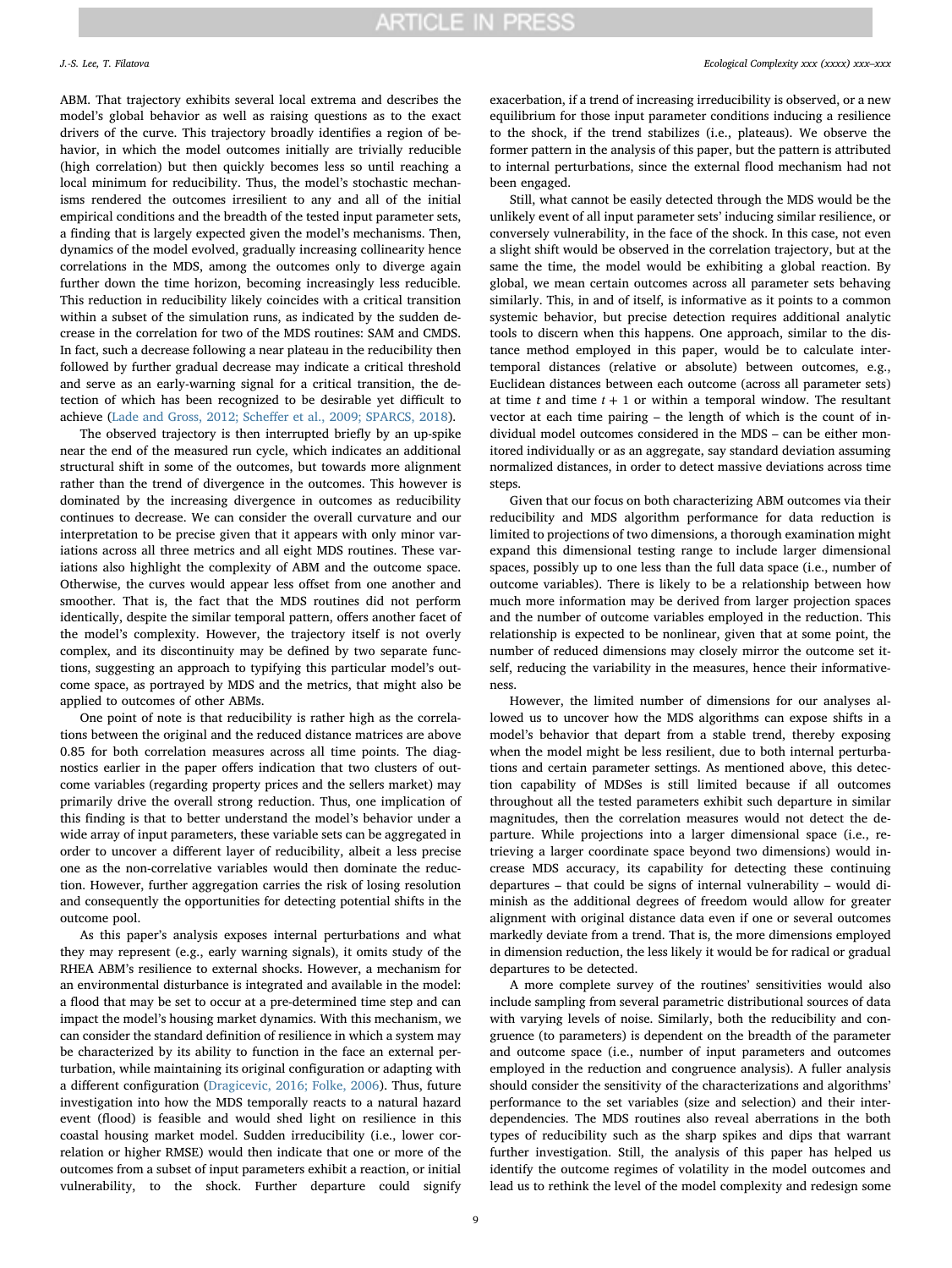of its crucial components – in particular a reduction of dimensionality in the adaptive hedonic mechanism ([de Koning et al., 2018](#page-12-49)) – and also redesign experimental procedures to focus on areas of relative equilibrium as confirmed by the MDS [\(de Koning et al., 2017\)](#page-12-41). Identifying the triggers behind volatility then becomes the next investigative exercise. A more comparative approach comprising an omnibus of reductions to multiple sets of dimensions (i.e., 2 dimensions vs. 3 vs. 4, etc.) would help in identifying these triggers.

The RHEA ABM is distinct in that its initial states (e.g., housing prices) are derived from empirical data and are thus initially identical every simulation run. Many ABMs however do not exhibit this feature, so how reducibility will manifest when initial states can vary remains unknown. Still, the fixed initial states of this model offers one level of parsimony to our analysis. That is, we know the model's reducibility patterns under fixed states and can proceed to explore and compare against additional complexity derived from stochastic initial states.

Also, several of the outcomes in this paper are aggregated (average) measures and deemed appropriate given prior research on this model. Deeper exploration into using MDS to characterize ABM outcomes could operate at a more granular level. For example, in the RHEA ABM, the properties are fixed geographic locations, the selling prices of which can serve as separate outcomes. However, one caveat is that the outcome space will become exceedingly vast, and so dimension reduction would require significant computing resources. For practical purposes, we might instead consider incremental increases to granularity (e.g., slightly more granular aggregations than the highest levels), to see if their results deviate from the level of granularity employed in this paper. Furthermore, using MDS on highly granular outcomes rooted in changing populations (such as agents entering and leaving the ABM) may prove difficult as the pool of outcomes will vary significantly between time steps, possibly rendering any data reduction exercise uninformative.

Similarly, the choice of which input and outcome variables to include in the MDS analysis as well as the outcomes' comparison to model controls is subject to further discussion. While our selection was largely guided by previous work that points to input and outputs that are relevant to the aims of the RHEA ABM ([Filatova, 2015](#page-12-39)) that serve to improve our understanding of its housing market as well as detection of regime shifts [\(Filatova et al., 2015](#page-12-8)), additional sensitivity tests using different input and outcome sets would allow one to better understand

#### <span id="page-9-0"></span>Appendix A. Description of the RHEA agent-based model

which variables actually drive reducibility for this or any other ABM.

This investigation also achieves a secondary goal. The use of multiple MDS routines to assess reducibility of this ABM's outcomes also exposes those routines' performance or accuracy. This paper thus addresses the question of which algorithm (among the ones surveyed) a researcher should employ. The facile answer is that it depends. The canonical algorithm, CMDS, is the most expedient yet the least accurate for all correlations and RMSE. How impactful this trade-off affects algorithm choice will depend on additional factors such as the volume of the researcher's data, which we discuss further in the limitations section of the paper. With the tested data, this trade-off was such that it would more beneficial to eschew CMDS in favor of the more accurate and complex methods.

On the opposite end of the cost-benefit spectrum lies the ISO algorithm. While this algorithm performs consistently well across all the accuracy measures, this benefit is muted by a severe cost in run time (see [Appendix C\)](#page-11-0), and thus its attractiveness as the algorithm of choice is relegated to the middle of the pack. Thus, one of NMDS routines appear optimal. Finally, if reduction of error (RMSE) is the primary objective, then SAM would be the best choice as its average performance exceeds all the other routines. The high correlative accuracies may be suitable for visualization and other similar purposes, but consideration of RMSE is more relevant for numerical accuracy.

Finally, the MDSes and dimension reduction in general are constantly undergoing improvements, so it would behoove us to expand the comparative analysis to include these advancements. Some of this work includes further development of the stress function in SAM ([Sun et al.,](#page-12-50) [2012\)](#page-12-50) and approximations of CMDS under sparse conditions ([Brandes and Pich, 2007\)](#page-12-51). While these methods appear at times inferior to the other algorithms, their apparent ability to serve as an earlywarning signal for systemic shifts warrants their further use and investigation.

## Acknowledgements

This material is based on work supported by Nederlandse Organisatie voor Wetenschappelijk Onderzoek DID MIRACLE (640-006- 012), NWO VENI grant (451-11-033), and EU FP7 Ideas: European Research Council COMPLEX (308601). We also thank the anonymous reviewers for their detailed critiques and suggestions.

The outputs analyzed in this paper are drawn from an agent-based computational economics model of a spatially explicit empirical housing market. The model is titled Risks and Hedonics in an Empirical Agent-Based Land-Market, or RHEA, for short. Its development spans several publications, with its introduction, description, and experimental analysis appearing in [Filatova \(2015\)](#page-12-39) and earlier developments in [Filatova et al. \(2011\).](#page-12-52) The RHEA model simulates a bilateral, heterogeneous housing market in an empirical landscape. Buyers search for residential properties in the seaside town (Beaufort, North Carolina, USA) where both coastal amenities and environmental risks of flooding are spatially correlated. A realtor agent serves as a mediating agent that learns about the current market trend and willingness to pay for various spatial attributes of properties ([Filatova, 2015\)](#page-12-39). At each time step, sellers of the properties advertise their ask prices while buyers select and offer bids on properties. Then, the two groups engage in dyadic (pair-wise) negotiation which may or may not result in a successful transaction (i.e., trade).

The ask prices are primarily market-driven: each seller (1) consults with a realtor on the appropriate price given the current trends as estimated by a hedonic analysis of the recent simulated transactions and (2) adjusts the ask price if a property remains too long on a market. Buyers bid on the single property that brings them maximum utility and is affordable for their budgets. A buyer's budget constraints include their income, preference for amenities, a necessity to pay insurance premiums for flood-prone properties, and the possibility to activate an annual income growth. Spatial patterns of price dynamics and intensity of trade for particular types of properties are the emergent outputs of the model. When studying them under various parameter settings, we noticed that relative market power of buyers and sellers plays a role. The explanation is twofold. Firstly, a parcel that is very attractive will most likely receive several bid offers, out of which its seller chooses the highest, driving prices for most desirable properties up. Secondly, sellers of the properties that are less desirable may receive only one or even no bid offers, which can result in their selling at a lower price than initially planned or reducing their ask prices after a number of unsuccessful trades. Thus, excess demand drives prices up while excess supply pushes them down.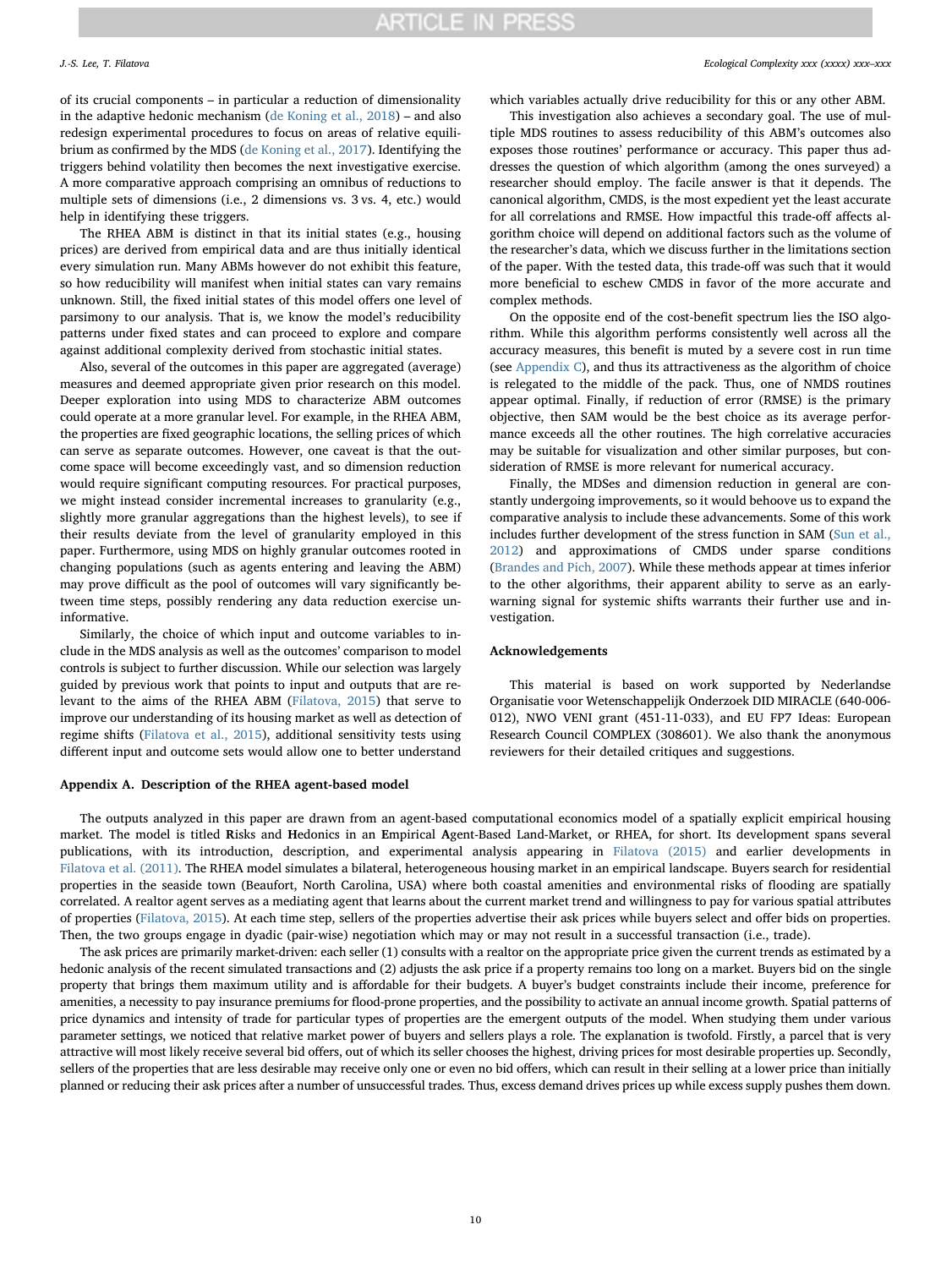# ARTICLE IN PRESS

# <span id="page-10-0"></span>Appendix B. Descriptions of input parameters and outcome variables

Table B1 Input parameter descriptions.

| <b>Input Parameter</b> | Description                                                                                                                                       |  |
|------------------------|---------------------------------------------------------------------------------------------------------------------------------------------------|--|
| fraction on sale       | Mean proportion of properties initially on sale                                                                                                   |  |
| sd fraction on sale    | The Gaussian standard deviation of proportion of<br>properties, for random sampling                                                               |  |
| new buyer coef.        | Rate at which new buyers enter the market                                                                                                         |  |
| prefAlfa               | Household preference for a housing good over a<br>composite good.                                                                                 |  |
| prefGamma              | Mean for household preference for coastal amenities                                                                                               |  |
| Gsd                    | Standard deviation for prefGamma                                                                                                                  |  |
| delta coef.            | The acceptable difference between bid and ask prices<br>for a trader during price negotiation, updated the<br>longer a trader stays in the market |  |
| loss coef.             | Proportion of property value loss due to flood                                                                                                    |  |
| refused die crit.      | Number of time steps of unsuccessful bids before<br>buyer leaves the market                                                                       |  |
| refused price crit.    | Number of time steps of seller's property's not being<br>sold before seller takes property off the market                                         |  |
| Insurance              | Indicator for availability of flood insurance for<br>buyers                                                                                       |  |

### <span id="page-10-1"></span>Table B2

Input parameter notation and sampling ranges.

| Parameter           | Abbry | Notation           |                           | Distr    | Range         | Default  |
|---------------------|-------|--------------------|---------------------------|----------|---------------|----------|
| fraction on sale    | fos   | $\mu$ (Pr{sale}    | $\widetilde{\phantom{m}}$ | Uniform  | (0.05, 0.60)  | 0.2      |
| sd fraction on sale | sfos  | $\sigma$ (Pr{sale} | $\widetilde{\phantom{m}}$ | Uniform  | (0.005, 0.10) | 0.01     |
| new buyer coef.     | nBC   | $k_{\text{buyer}}$ | $\widetilde{\phantom{m}}$ | Uniform  | (0.5, 1.0)    | 0.7      |
| prefAlfa            | pA    | $\alpha$           | $\widetilde{\phantom{m}}$ | Uniform  | (0.4, 0.6)    | 0.4      |
| prefGamma           | pG    | $\sim$             | $\widetilde{\phantom{m}}$ | Uniform  | (0.4, 0.8)    | 0.5      |
| Gsd                 | Gsd   | $\sigma(\gamma)$   | $\widetilde{\phantom{m}}$ | Uniform  | (0.005, 0.15) | 0.05     |
| delta coef.         | dC    | δ                  | $\widetilde{\phantom{m}}$ | Uniform  | (1.1, 2.0)    | 1.5      |
| loss coef.          | ы     | L                  | $\widetilde{\phantom{m}}$ | Uniform  | (0.01, 1.0)   | 0.15     |
| refused die crit.   | rDC   | $r_{\rm D}$        | $\widetilde{\phantom{m}}$ | Uniform  | $\{2, , 8\}$  | 4        |
| refused price crit. | rPC   | $r_{\rm P}$        | $\widetilde{\phantom{m}}$ | Uniform  | $\{0, 1, 2\}$ |          |
| Insurance           | Ins   |                    | $\widetilde{\phantom{m}}$ | Binomial | ${0, 1}$      | $\bf{0}$ |

# Table B3

Outcome variable descriptions.

| Outcome variable  | Description                                                               |
|-------------------|---------------------------------------------------------------------------|
| totalPV           | Total market value of all residential properties                          |
| avRent            | Average of residential property prices                                    |
| avUtil            | Average utility of all property owners                                    |
| avPriceFP0        | Average price of properties in the safe zone                              |
| avPriceFP100      | Average price of flood-prone properties in the 1:100<br>years flood plain |
| avPriceFP500      | Average price of flood-prone properties in the 1:500                      |
|                   | years flood plain                                                         |
| avPriceCoastFront | Average price of coastal front properties                                 |
| NOfTrades         | Number of trades (sales) per round                                        |
| nRefusedSellers   | Number of sellers who were unsuccessful at the end of a                   |
|                   | time step                                                                 |
| nOfSellersLeft    | Number of sellers who left the city                                       |
| nOfSellersOffTr   | Number of sellers who left the market due to                              |
|                   | consecutive unsuccessful trades                                           |
| nOfBuyersLeft     | Number of buyers who left the city                                        |
| nNewSellers       | Number of new sellers entering the market at the                          |
|                   | beginning of a time step                                                  |
| nOldSellers       | Number of sellers from the previous round                                 |
| nTotalSellers     | Number of total sellers (old and new)                                     |
| nNewBuyersOS      | Number of new buyers who were sellers in the previous                     |
|                   | step                                                                      |
| nNewBuyersNC      | Number of newcomer buyers                                                 |
| nOldBuyers        | Number of buyers from the previous round                                  |
| nTotalBuyers      | Total number of buyers                                                    |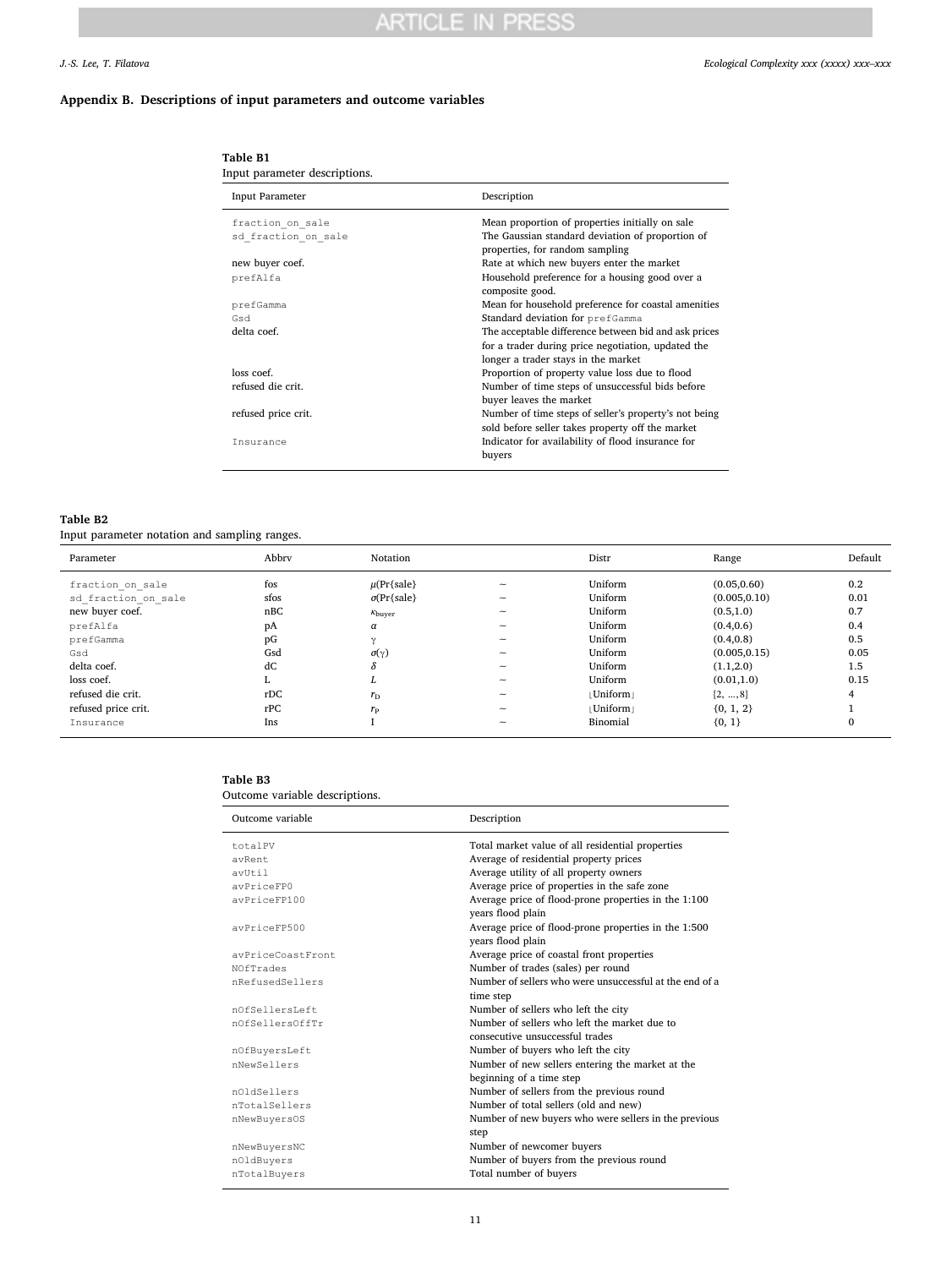#### Table B4

Summary statistics of outcome variables.

|                         | Min.  | Median | Mean   | Max.     |
|-------------------------|-------|--------|--------|----------|
| totalPV (\$M)           | 201.7 | 1339.0 | 1728.0 | 542200.0 |
| avRent (\$K)            | 1.0   | 6.3    | 8.2    | 2567.0   |
| avPriceFP0 (\$K)        | 61.7  | 387.9  | 508.7  | 160800.0 |
| avPriceFP100 (\$K)      | 5.6   | 442.9  | 565.9  | 162300.0 |
| avPriceFP500 (\$K)      | 3.8   | 290.5  | 368.4  | 130400.0 |
| avPriceCoastFront (\$K) | 10.2  | 951.9  | 1232.0 | 170000.0 |
| NOfTrades (K)           | 0.0   | 0.5    | 0.5    | 1.2      |
| nRefusedSellers         | 0.0   | 335.0  | 450.0  | 2642.0   |
| nOfSellersLeft          | 0.0   | 332.0  | 332.3  | 835.0    |
| nOfSellersOffTr         | 0.0   | 88.0   | 104.5  | 705.0    |
| nOfBuyersLeft           | 0.0   | 63.0   | 88.4   | 7456.0   |
| nNewSellers             | 0.0   | 584.0  | 582.6  | 1702.0   |
| nOldSellers             | 0.0   | 796.0  | 893.2  | 2772.0   |
| nTotalSellers           | 0.0   | 1320.0 | 1371.0 | 3369.0   |
| nNewBuyersOS            | 0.0   | 142.0  | 142.4  | 367.0    |
| nNewBuyersNC            | 0.0   | 431.0  | 436.3  | 1466.0   |
| nOldBuyers              | 0.0   | 799.0  | 1247.0 | 18050.0  |
| nTotalBuyers            | 0.0   | 1316.0 | 1737.0 | 19240.0  |
|                         |       |        |        |          |

# <span id="page-11-0"></span>Appendix C. Run times of MDS algorithms

In [Fig. C.5,](#page-11-1) we explore an additional performance metric: the run times of the routines. Due to the vagaries of computational processing, run times are neither exact nor as precise as algorithmic complexity. Still, they can offer a general indication of performance.

<span id="page-11-1"></span>The y-axis is on a logarithmic scale, thus the linear increase in the plot maps to an exponential increase in the real run time. The run times expose both implementation idiosyncrasies as well as algorithmic stabilities. We first notice that ISO and NMDS hybrid run times are severely worse than other routines. Given that their accuracies are comparable or worse than the other NMDS variants tested, one should consider avoiding them altogether. Also, the SAM run times exhibits severe variance, which again highlights its instability. The linear NMDS routine appears to be most efficient, considering both its run time and accuracy over CMDS (refer to [Fig. 2](#page-5-0)).





| Ranked run times. |                  |             |                     |  |
|-------------------|------------------|-------------|---------------------|--|
| Rank              | <b>MDS</b>       | Code        | Average<br>Run Time |  |
|                   | classical        | <b>CMDS</b> | 1.2                 |  |
| $\mathbf{2}$      | linear           | <b>NMDS</b> | 2.6                 |  |
| 3                 | global           | <b>NMDS</b> | 3.3                 |  |
| 4                 | global w/scaling | <b>NMDS</b> | 3.4                 |  |
| 5                 | Sammon           | SAM         | 3.6                 |  |
| 6                 | local            | <b>NMDS</b> | 9.5                 |  |
| 7                 | hybrid           | <b>NMDS</b> | 149.4               |  |
| 8                 | Kruskal          | <b>ISO</b>  | 183.5               |  |